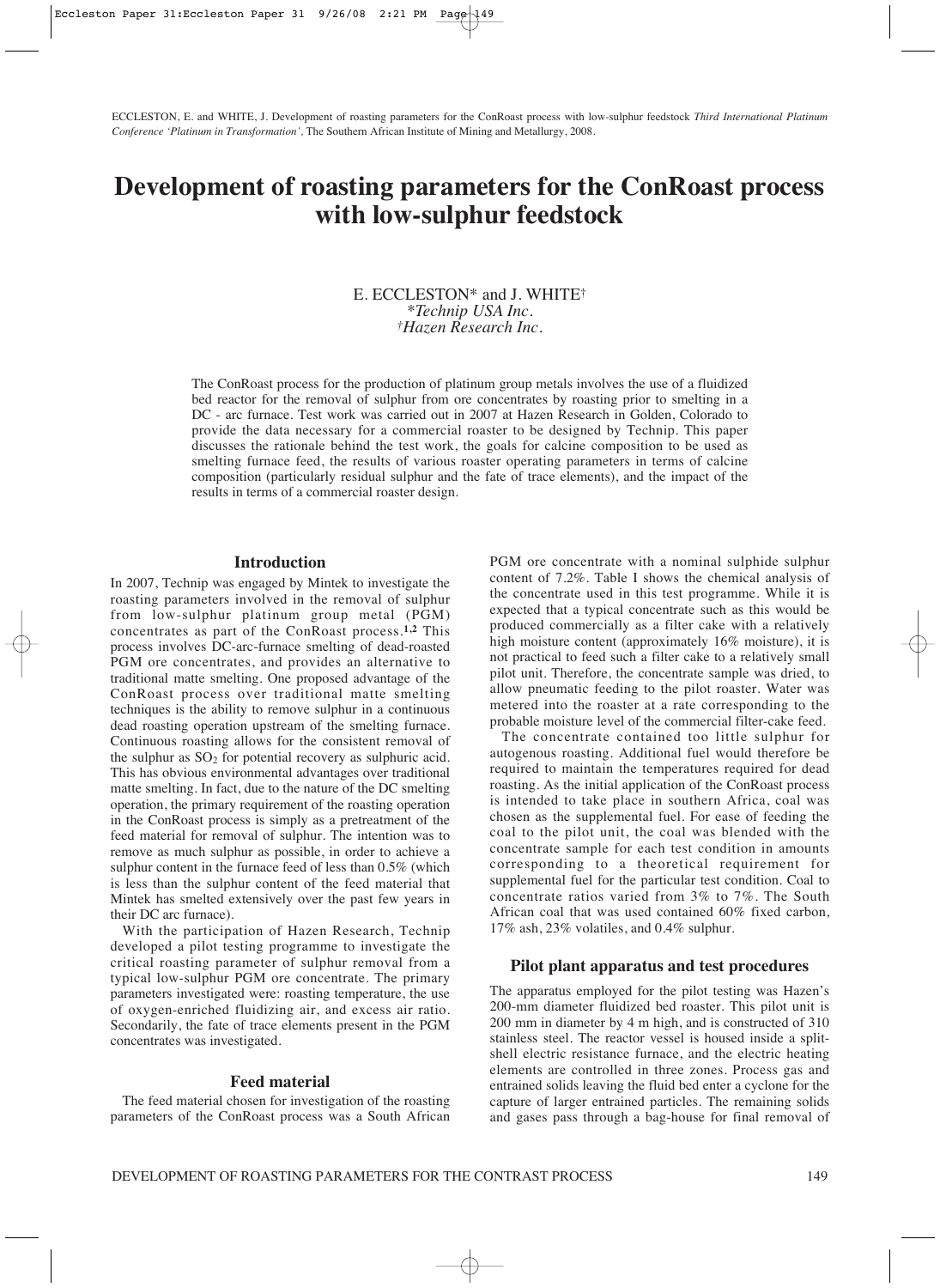| Lichiche                     | Concentration, mass $\pi$ |  |  |  |
|------------------------------|---------------------------|--|--|--|
| Si                           | 19.50                     |  |  |  |
| Fe                           | 14.40                     |  |  |  |
| $Fe2+$                       | 4.97                      |  |  |  |
| $\overline{\text{Mg}}$       | 11.30                     |  |  |  |
| $\overline{S_{total}}$       | 7.21                      |  |  |  |
| SO <sub>4</sub> <sup>2</sup> | 0.81                      |  |  |  |
| $S2$ (by difference)         | 6.94                      |  |  |  |
| Ni                           | 2.85                      |  |  |  |
| $\overline{\mathrm{Cu}}$     | 1.89                      |  |  |  |
| Ca                           | 1.42                      |  |  |  |
| $\overline{Al}$              | 1.20                      |  |  |  |
| CO <sub>3</sub> <sup>2</sup> | 0.41                      |  |  |  |
| $C_{total}$                  | 0.34                      |  |  |  |
| Cr                           | 0.24                      |  |  |  |
| Na                           | 0.09                      |  |  |  |
| Mn                           | 0.09                      |  |  |  |
| Co                           | 0.08                      |  |  |  |
| $\overline{z}$ n             | 0.03                      |  |  |  |
| Pb                           | 0.01                      |  |  |  |
| Pt                           | 92.57 ppm                 |  |  |  |
| Pd                           | 42.26 ppm                 |  |  |  |
| Se                           | 45 ppm                    |  |  |  |
| As                           | $11.5$ ppm                |  |  |  |
| Ti                           | 1 010 ppm                 |  |  |  |
| Hg                           | $\overline{0.28}$ ppm     |  |  |  |
| Te                           | $\sqrt{10}$ ppm           |  |  |  |
|                              |                           |  |  |  |

**Table I PGM-ore concentrate chemical analysis**

Element Concentration, mass  $\mathcal{O}_k$ 

particulates. The bag-house contains four stainless steel sintered metal filters. Solid products are collected in canisters, attached to the cyclone and bag-house, which are emptied on a regular basis.

To initiate the testing, external heating was applied to the fluidized bed reactor by energizing the electrical heaters. When the vessel reached approximately 600°C, the feed for the particular test was started. The oxidation reaction of the feed material with the fluidizing air was exothermic, and the purpose of the external heaters was primarily to compensate for radiant energy losses from the pilot-scale equipment. The operating temperature of the roaster bed was controlled by adjusting the external heater power to maintain the reactor energy balance.

The concentrate feed material was extremely fine in nature and it was expected that the majority of the calcine produced would be entrained and carried from the fluidized bed. Therefore, an inert bed material was maintained in the reactor to act as a thermal sink, allowing the fluid bed to operate in essentially a bubbling bed fluidization regime. The starting bed material was alumina with a nominal size of 356  $\mu$ m. Approximately 70 kg of starting bed was added to the reactor to attain a 1.5 metre starting bed depth. The same bed material was used for Tests 1 through 14 before being replaced by an olivine material with a nominal size of 500  $\mu$ m for Tests 15 and 16. (The olivine is a longer-lasting bed medium, as the particles are not as prone to as much wear as competing materials.)

Air or oxygen-enriched air was used as the fluidizing medium. The fluidizing gas entered the bed via a wind-box (plenum chamber) equipped with 'bubble-cap' tuyeres to distribute the fluidizing gas over the cross-sectional area of the reactor. The fluidizing gas to the reactor (including pressure tap and feed-gun purge flows) maintained a superficial space velocity (SSV) of 0.75 m/s in the bed. The SSV was calculated based on the air metered to the bed zone, adjusted for operating temperature and pressure. The volumetric contribution from water that was injected or present in the feed was not included in the velocity calculations.

Feed blends were prepared from concentrate and coal samples provided by Mintek. The amount of coal blended with the concentrate was based on theoretical energy- and mass-balance calculations that indicated the expected coal requirement to maintain autogenous roasting conditions. A screw feeder was used to meter the concentrate and coal blend to a peristaltic pump. The peristaltic pump provided the positive pressure necessary to pneumatically transfer the feed into the vessel. The feed blend was injected into the bed 165 mm above the air distributor. The roaster exhaust oxygen concentration was controlled by adjusting the feed rate of the concentrate/coal mixture. Water was injected into the bed with an atomizing nozzle to simulate the  $~16\%$ moisture expected in the filter-cake feed to a commercial roaster.

Roaster products were collected continuously in canisters attached to the cyclone and bag-house. These canisters were removed periodically and the contents recovered and weighed separately. A sample of the cyclone and bag-house products during the steady-state period for each test was pulled for a semi-quantitative total sulphur analysis using a LECO analyser. These same samples were later quantitatively analysed for sulphur forms. The process exhaust gas from the bag-house was directed through a Venturi and packed-bed scrubber to remove  $SO<sub>2</sub>$  from the gas before being exhausted to the atmosphere. A 50% NaOH solution was added to the scrubber water to maintain a pH greater than 9. A draft fan was used to assist in conveying the exhaust gas from the system and to control the pressure in the fluid-bed vessel.

Gaseous products from the roaster were sampled immediately downstream of the bag-house. The gases passed through a chiller to remove moisture, and were continuously analysed for oxygen, sulphur dioxide, carbon dioxide, and carbon monoxide content. Additionally, the fluidizing air was continuously analysed for oxygen content.

#### **Roasting test**

Table II shows the matrix of roasting tests conducted, indicating the target conditions, and basic operating results of the tests. The initial test series consisted of a complete matrix of three operating temperatures (850, 900, and 950°C) and four fluidizing air oxygen levels (21, 25, and 30% oxygen by volume). Towards the end of the test programme, higher temperatures and increased oxygen concentrations in the fluidizing air were investigated in further attempts to reduce the sulphur content in the calcined product. Additionally, the effect of increased oxygen content in the exhaust, and the use of olivine as a bed medium were investigated.

Tests 1 through 3 covered the range of temperatures from 850 to 950°C, using ambient air as the fluidizing gas. Exhaust gas oxygen concentration was held between 2.0 and 2.5% oxygen by volume (on a dry basis). Under these conditions, virtually no difference was seen in the total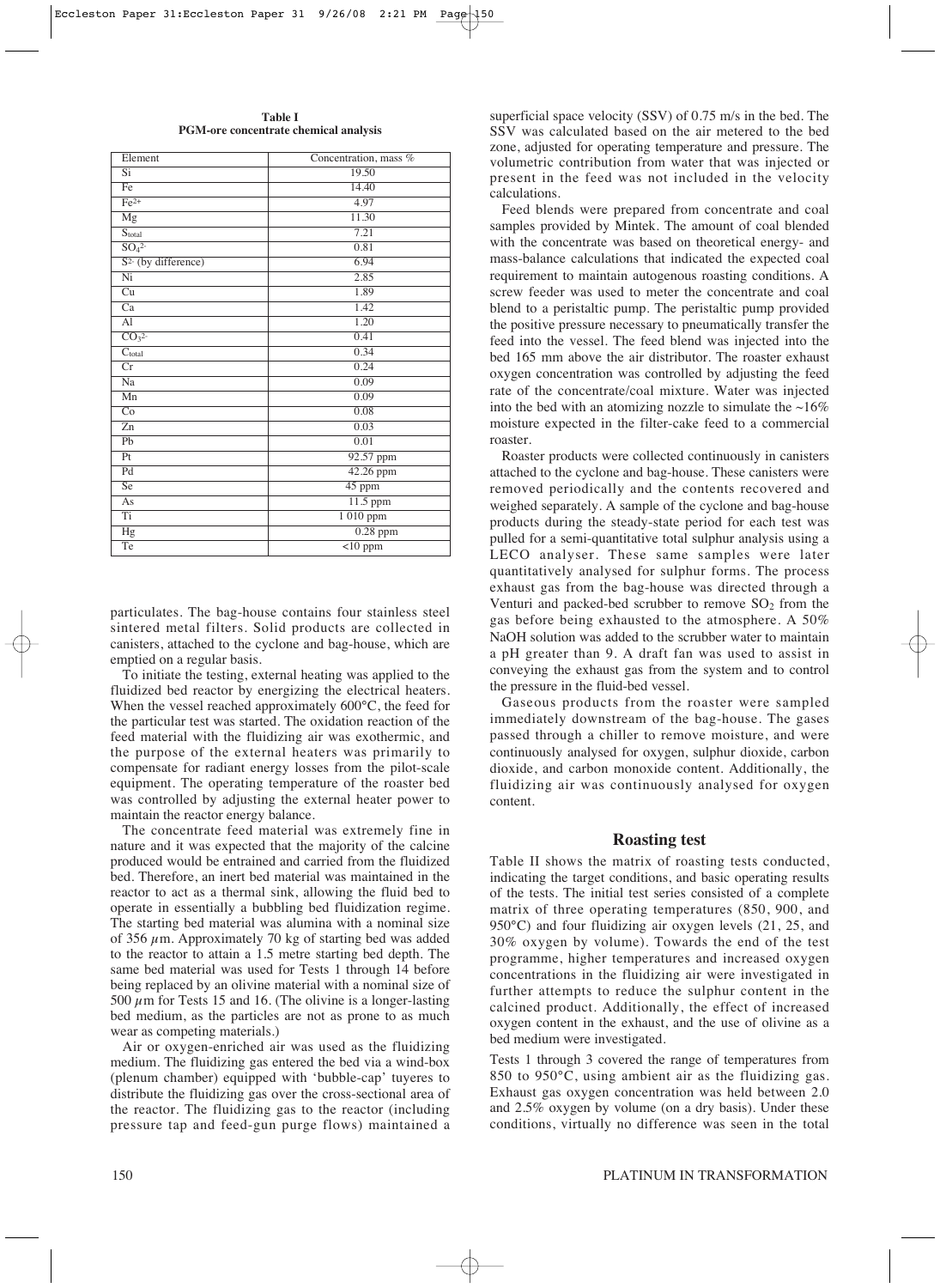| <b>Table II</b> |  |                                        |  |  |  |  |
|-----------------|--|----------------------------------------|--|--|--|--|
|                 |  | Summary of test conditions and results |  |  |  |  |

| Test                                        | 1               | $\overline{2}$   | $\overline{3}$   | $\overline{4}$   | $\overline{5}$  | $\overline{6}$           | $\overline{\tau}$        | $\overline{8}$        |
|---------------------------------------------|-----------------|------------------|------------------|------------------|-----------------|--------------------------|--------------------------|-----------------------|
| Date                                        | 21 Aug          | $22 \text{ Aug}$ | $22 \text{ Aug}$ | $23$ Aug         | $23$ Aug        | 23 Aug                   | $\overline{24}$          | Aug                   |
|                                             | 2007            | 2007             | 2007             | 2007             | 2007            | 2007                     | 2007                     | 2007                  |
| Start time                                  | 19:00           | 11:00            | 17:00            | 11:00            | 14:00           | 18:00                    | 15:00                    | 19:30                 |
| End time                                    | 22:00           | 15:00            | 21:00            | 13:00            | 17:00           | 21:00                    | 18:00                    | 21:30                 |
| Duration, min                               | 180             | 240              | 240              | 120              | 180             | 180                      | 180                      | 120                   |
| <b>Target parameters</b>                    |                 |                  |                  |                  |                 |                          |                          |                       |
| Bed pemperature, °C                         | 850             | 900              | 950              | 850              | 900             | 950                      | 850                      | 900                   |
| $O_2$ inlet, $(\%)$                         | $\overline{21}$ | $\overline{21}$  | $\overline{21}$  | $\overline{25}$  | 25              | 25                       | $\overline{30}$          | 30                    |
| $O2$ exhaust, $(\%)$                        | $2.0 - 2.5$     | $2.0 - 2.5$      | $2.0 - 2.5$      | $2.0 - 2.5$      | $2.0 - 2.5$     | $2.0 - 2.5$              | $2.0 - 2.5$              | $2.0 - 2.5$           |
| <b>Process measurements</b>                 |                 |                  |                  |                  |                 |                          |                          |                       |
| Shell temperature, °C                       | 721             | 780              | 818              | 466              | 519             | 555                      | 601                      | 634                   |
| Bed temperature, °C                         | 852             | 894              | 947              | 849              | 900             | 947                      | 859                      | 902                   |
| Freeboard temp., °C                         | 834             | 875              | 940              | 834              | 889             | 966                      | 863                      | 906                   |
| Cyclone temp., °C                           | NA              | 433              | 423              | 420              | 454             | 477                      | 447                      | 425                   |
| Baghouse temp., °C                          | 412             | 408              | 398              | 418              | 428             | 450                      | 456                      | 485                   |
| Fluidizing flow rate, sft <sup>3</sup> /min | 12.0            | 11.2             | 10.9             | 11.4             | 10.8            | 10.6                     | 11.6                     | 11.3                  |
| Water flow rate, kg/h                       | 4.92            | 4.50             | 3.66             | 5.82             | 5.28            | 5.29                     | 7.38                     | 7.38                  |
| Simulated moisture, (%)                     | 15.6            | 17.3             | 16.4             | 14.4             | 14.8            | 14.8                     | 15.9                     | 16.1                  |
| Feed rate, kg/h                             | 26.5            | 21.5             | 18.7             | 34.6             | 29.9            | 29.9                     | 39.0                     | 38.5                  |
| Cyclone capture, kg/h                       | 14.58           | 11.35            | 11.60            | 17.59            | 18.47           | 22.38                    | 27.20                    | 14.39                 |
| $S_{\text{total}}, (\%)$                    | 0.93            | 0.71             | 0.71             | 0.83             | 0.44            | 0.45                     | 1.1                      | 0.94                  |
| $SO42$ , $(\%)$                             | 2.02            | 1.82             | 1.85             | 1.88             | 1.06            | 1.06                     | 1.43                     | 0.86                  |
| $\overline{S^2}$                            | 0.26            | 0.10             | 0.09             | 0.20             | 0.09            | 0.10                     | 0.62                     | 0.65                  |
| Baghouse capture, kg/h                      | 4.86            | 4.24             | 4.55             | 6.54             | 5.49            | 7.34                     | 4.97                     | 6.54                  |
| $\overline{\mathrm{Stotal}, (\%)}$          | 1.69            | 1.98             | 1.87             | 1.68             | 1.38            | 1.69                     | 2.16                     | 1.1                   |
| $\overline{SO_4^2}$ , $(\%)$                | 4.84            | 5.34             | 5.16             | 4.52             | 4.08            | 4.45                     | 5.8                      | 2.95                  |
| $\overline{S^2$ -(by difference), $(\%)$    | 0.08            | 0.20             | 0.15             | 0.17             | 0.02            | 0.21                     | 0.23                     | 0.12                  |
| <b>Off-gas Composition</b>                  |                 |                  |                  |                  |                 |                          |                          |                       |
| $\overline{O^2,(C)}$                        | 2.3             | 2.7              | 2.4              | 2.6              | 2.6             | 2.7                      | 3.1                      | 2.0                   |
| $\overline{{\rm CO}_2,(\%)}$                | 6.2             | 6.5              | 6.9              | 7.4              | 7.9             | 8.1                      | 9.9                      | 9.9                   |
| $\overline{{\rm CO}, (\%)}$                 | 476             | 154              | 56               | 477              | 29              | $\overline{34}$          | 720                      | 264                   |
| $\overline{SO_2,(\%)}$                      | 5.7             | $\overline{5.3}$ | 4.9              | 7.2              | 6.5             | 6.0                      | 11.2                     | 10.0                  |
|                                             |                 |                  |                  |                  |                 |                          |                          |                       |
|                                             |                 |                  |                  |                  |                 |                          |                          |                       |
| Test                                        | 9               | $\overline{10}$  | 11               | $\overline{12}$  | 13              | 14                       | 15                       | 16                    |
| Date                                        | 24 Aug<br>2007  | 27 Aug           | 27 Aug           | $28$ Aug<br>2007 | 28 Aug          | 29 Aug                   | 30 Aug                   | 30 Aug                |
|                                             | 12:00           | 2007             | 2007             |                  | 2007            | 2007                     | 2007                     | 2007                  |
| Start time<br>End time                      | 14:00           | 11:00<br>13:00   | 14:00<br>16:30   | 9:30<br>11:00    | 15:00<br>17:00  | 13:00<br>15:00           | 10:30<br>11:45           | 12:30<br>14:20        |
| Duration, min                               | 120             | 120              | 150              | 90               | 120             |                          |                          | 110                   |
| <b>Target parameters</b>                    |                 |                  |                  |                  |                 | 120                      | 75                       |                       |
|                                             | 950             | 850              | 900              | 950              | 950             | 1 000                    | 1 0 0 0                  | 950                   |
| Bed temperature, °C<br>$O_2$ inlet, $(\%)$  | 30              | $\overline{35}$  | $\overline{35}$  | 35               | $\overline{21}$ | $\overline{21}$          | $\overline{21}$          | 21                    |
| $O^2$ exhaust, $(\%)$                       | $2.0 - 2.5$     | $2.0 - 2.5$      | $2.0 - 2.5$      | $4 - 4.5$        | $2.0 - 2.5$     | $2.0 - 2.5$              | $2.0 - 2.5$              | N.A.                  |
| <b>Process measurements</b>                 |                 |                  |                  |                  |                 |                          |                          |                       |
| Shell temperature, °C                       | 578             | 595              | 698              | 770              | 790             | 856                      | 852                      | 820                   |
| Bed temperature, °C                         | 950             | 847              | 898              | 948              | 950             | 997                      | 997                      | 950                   |
| Freeboard temp., °C                         | 940             | 840              | 986              | 934              | 940             | 988                      | 983                      | 945                   |
| Cyclone Temp., °C                           | 397             | 405              | 444              | 429              | 377             | 379                      | 294                      | 340                   |
| Baghouse temp., °C                          | 418             | 423              | 465              | 427              | 402             | 338                      | 279                      | 323                   |
| Fluidizing flow rate, sft3/min              | 10.5            | 11.4             | 10.8             | 10.7             | 10.8            | 10.2                     | 10.2                     | 10.2                  |
| Water flow rate, kg/h                       | 5.28            | 9.0              | 8.46             | 7.38             | 3.72            | 3.18                     | 3.18                     | $\overline{0}$        |
| Simulated moisture, $(\%)$                  | 13.1            | 16.6             | 16.4             | 15.7             | 16.1            | 13.2                     | 13.3                     | $\overline{0}$        |
| Feed rate, kg/h                             | 35.3            | 45.9             | 43.3             | 39.3             | 19.2            | 20.9                     | 20.7                     | 29.0                  |
| Cyclone capture, kg/h                       | 18.10           | 22.24            | 26.53            | 30.65            | 14.55           | 12.64                    | 18.76                    | 13.66                 |
| $Stotal, (\%)$                              | 0.50            | 0.57             | 0.39             | 0.85             | 0.76            | 0.37                     | 0.42                     | 0.32                  |
| $SO_4^{2}$ , $(\%)$                         | 0.93            | 1.3              | 0.85             | 2.12             | 2.04            | 0.89                     | 0.98                     | 0.62                  |
| $S^{2-}$                                    | 0.19            | 0.14             | 0.11             | 0.14             | 0.08            | 0.07                     | 0.09                     | 0.11                  |
| Baghouse capture, kg/h                      | 6.54            | 5.71             | 5.57             | 12.63            | 7.03            | 5.55                     | 6.77                     | 4.17                  |
| $Stotal, (\%)$                              | 1.6             | 2.19             | 1.25             | 2.06             | 1.82            | 0.74                     | 0.79                     | 0.68                  |
| $SO_4^2$ , $(\%)$                           | 4.51            | 5.52             | 3.47             | 5.75             | 4.87            | 2.19                     | 1.93                     | 1.61                  |
| $S_2$ -(by difference), $(\%)$              | 0.10            | 0.35             | 0.09             | 0.14             | 0.20            | 0.01                     | 0.15                     | 0.14                  |
| <b>Off-gas composition</b>                  |                 |                  |                  |                  |                 |                          |                          |                       |
| $O_2$ , $(\%)$                              | 2.2             | 2.1              | 1.8              | 2.2              | 4.5             | 2.4                      | 2.6                      | 15.9                  |
| $CO2, (\%)$                                 | 12              | 10.3             | 17.0             | 10.9             | 6.6             | 7.9                      | 7.8                      | 5.9                   |
| $CO, (\%)$<br>$SO_2$ , $(\%)$               | 388<br>10.8     | 22.5<br>14.3     | 181<br>13.7      | 5.1<br>12.2      | 11.7<br>3.7     | 47.4<br>$\overline{5.1}$ | 49.7<br>$\overline{5.5}$ | $\overline{2}$<br>0.4 |

**Note: The fluidizing flow rate is shown in non-metric units (sft3/min or scfm) as these units are more widely used within Technip. The 'standard' conditions refer to 70ºF and 1 atm.**

 $\bigoplus$ 

DEVELOPMENT OF ROASTING PARAMETERS FOR THE CONTRAST PROCESS 151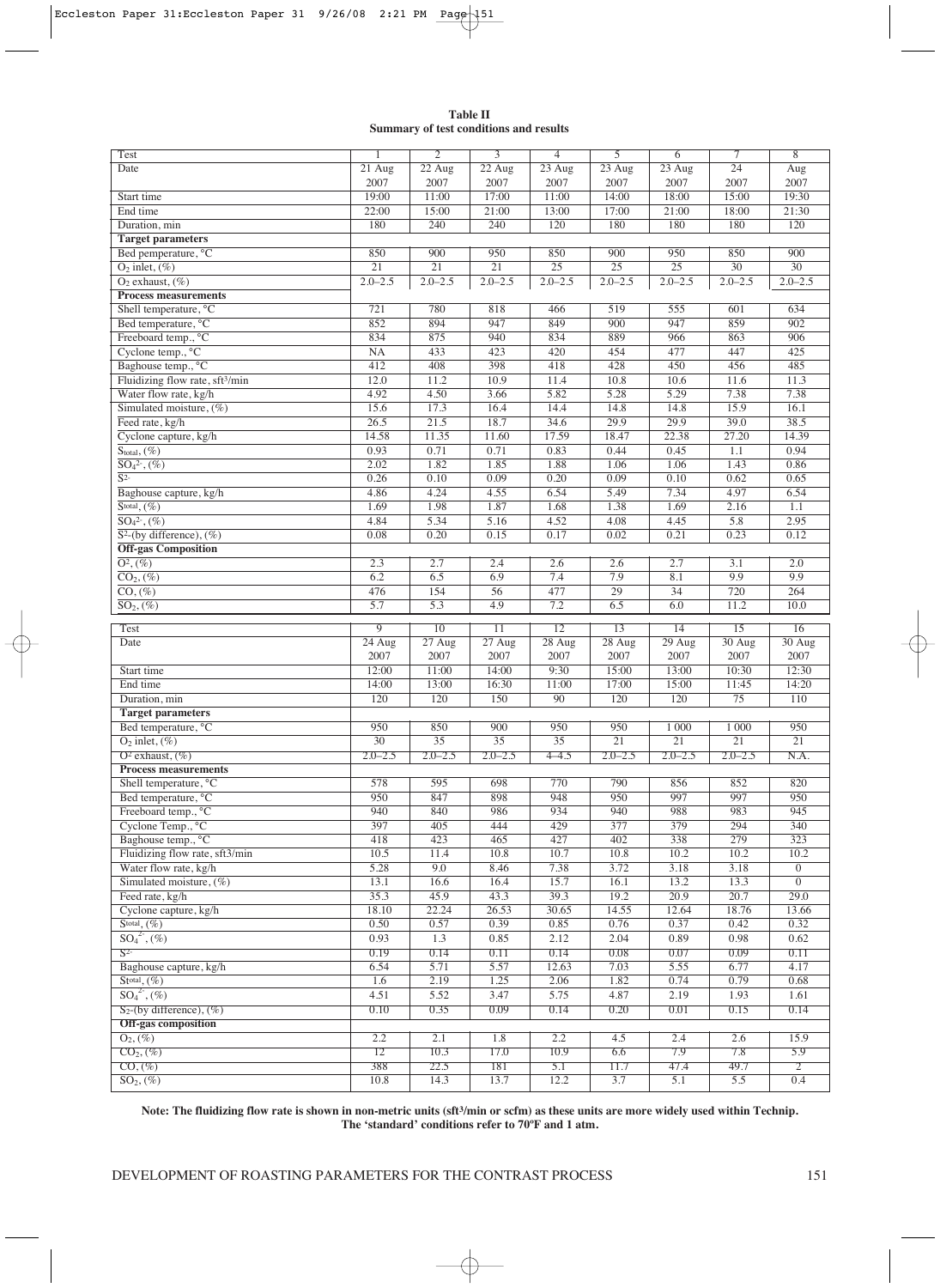sulphur content of the calcine as a function of increasing temperature; however, a clear reduction in sulphide sulphur content of the calcine was demonstrated as roasting temperature increased from 850 to 900°C, and little or no decrease in sulphide sulphur when temperature increased further to 950°C.

Tests 4 through 6 covered the same range of roasting temperatures, using air enriched to 25% oxygen by volume for fluidization. Again, exhaust gas oxygen concentration was targeted between 2.0 and 2.5% oxygen. With the enriched fluidizing air, a slight decrease in calcine total sulphur was seen as a function of increasing temperature. Sulphide sulphur content of the calcine again decreased when the roasting temperature was increased from 850 to 900°C, with no further decrease at 950°C.

Tests 7 through 9 were meant to investigate the roasting results with 30% oxygen in the fluidizing gas. Unfortunately, tests 7 and 8 were plagued by operational disruptions in the feed system, and very little can be gleaned from the results. However, Test 9 at 950°C ran smoothly, and essentially duplicated the results of Test 6, indicating that increasing the fluidizing air oxygen content has much less effect on the total and sulphide sulphur content of the calcine than does increasing temperature.

Tests 10 through 12 looked at a further increase in fluidizing gas oxygen content to 35% by volume. These tests more or less duplicated the results (of total and sulphide sulphur content in the calcine as a function of temperature) that were seen at lower fluidizing air oxygen levels.

Test 13 was intended to look at the effect of increased oxygen content in the roaster exhaust gas (increased excess air ratio). The test was run at 950°C using ambient air for fluidization, with a target exhaust oxygen content of 4.0 to 4.5% by volume (dry basis). The results were not

significantly different from those of Test 3, operated at 2.0 to 2.5% oxygen in the exhaust.

Tests 14 and 15 looked at a further increase in the roaster temperature to 1 000°C. Test 14 showed that a significant reduction in total sulphur content of the calcine is possible by operating at very high roasting temperatures, and that almost total elimination of sulphide sulphur is possible. Test 15 was a duplicate of Test 14, using olivine as the bed medium instead of the granular alumina that had been used for all previous tests. The results nearly duplicated those of Test 14, but showed an increase in sulphide sulphur levels in the range of previous (900 and 950°C) tests.

Finally, Test 16 was conducted to investigate the effect of re-roasting calcine from previous tests at 950°C to determine if further processing of the calcine could further reduce the total and/or sulphide sulphur content. Total sulphur was reduced, but sulphide sulphur remained unchanged, indicating that it was possible to decompose sulphates remaining in the calcine.

### **Residual sulphur results**

The main purpose of the roasting tests was to determine the effectiveness of fluidized bed roasting for removing sulphur from the feed concentrate. Table III shows the results of residual sulphur in the calcined products from the various tests. It was demonstrated that a reduction in sulphide sulphur levels of the calcine occurs when the temperature is increased from 850 to 900°C, and that further reduction of sulphide sulphur at temperatures beyond 950°C does not occur. However, significant sulphate sulphur remains in the calcine at all temperatures ranging from 850 to 950°C. Only when the roasting temperature is increased to 1 000°C, does a significant reduction (decomposition) of the sulphates take place. This is a strong indication that stable sulphates are formed in the calcine during roasting. This is not

| Test           | Temperature $(^{\circ}C)$ | Inlet $O_2$ (%) | S in product $(\%)$ | $SO42-$ as S in | S in            | Sulphur                 |
|----------------|---------------------------|-----------------|---------------------|-----------------|-----------------|-------------------------|
|                |                           |                 |                     | product $(\%)$  | product         | distribution            |
|                |                           |                 |                     |                 | (by difference) | in calcine, $(\%)$ of S |
|                |                           |                 |                     |                 | $(\%)$          | as $SO42$               |
|                | 850                       | air, 21         | 1.10                | 0.88            | 0.22            | 80.2                    |
| 2              | 900                       | air, 21         | 0.98                | 0.85            | 0.12            | 87.3                    |
| 3              | 950                       | air, 21         | 1.17                | 1.06            | 0.11            | 90.1                    |
| 4              | 850                       | 25              | 1.13                | 0.93            | 0.20            | 82.9                    |
| 5a             | 900                       | $\overline{25}$ | 0.64                | 0.48            | 0.16            | 74.4                    |
| 5 <sub>b</sub> | 900                       | 25              | 0.68                | 0.62            | 0.07            | 89.9                    |
| 6              | 950                       | 25              | 0.83                | 0.70            | 0.12            | 84.3                    |
| $\tau$         | 850                       | $\overline{30}$ | 1.27                | 0.71            | 0.54            | 55.9                    |
| 8              | 900                       | 30              | 0.96                | 0.37            | 0.54            | 38.6                    |
| 9              | 950                       | 30              | 0.89                | 0.73            | 0.17            | 82.2                    |
| 10             | 850                       | $\overline{35}$ | 1.02                | 0.83            | 0.18            | 80.8                    |
| 11             | 900                       | 35              | 0.46                | 0.35            | 0.10            | 77.0                    |
| 12             | 950                       | 35              | 1.31                | 1.17            | 0.14            | 89.1                    |
| 13c            | 950                       | air, 21         | 1.16                | 1.04            | 0.11            | 89.3                    |
| 14             | 1 000                     | air, 21         | 0.48                | 0.43            | 0.06            | 88.7                    |
| 15d            | 1 0 0 0                   | air, 21         | 0.53                | 0.42            | 0.11            | 79.4                    |
| 16e            | 950                       | air, 21         | 0.40                | 0.28            | 0.12            | 69.8                    |

**Table III Calcine sulfur results**

a Sample for higher roaster exhaust  $O_2$  concentration (2.5–3.0%)

 $b$  Sample for target roaster exhaust O<sub>2</sub> concentration (2.0–2.5%)

 $c$  4.5% excess  $O<sub>2</sub>$ 

<sup>d</sup> Olivine bed

<sup>e</sup> Olivine bed, Test 3 recycle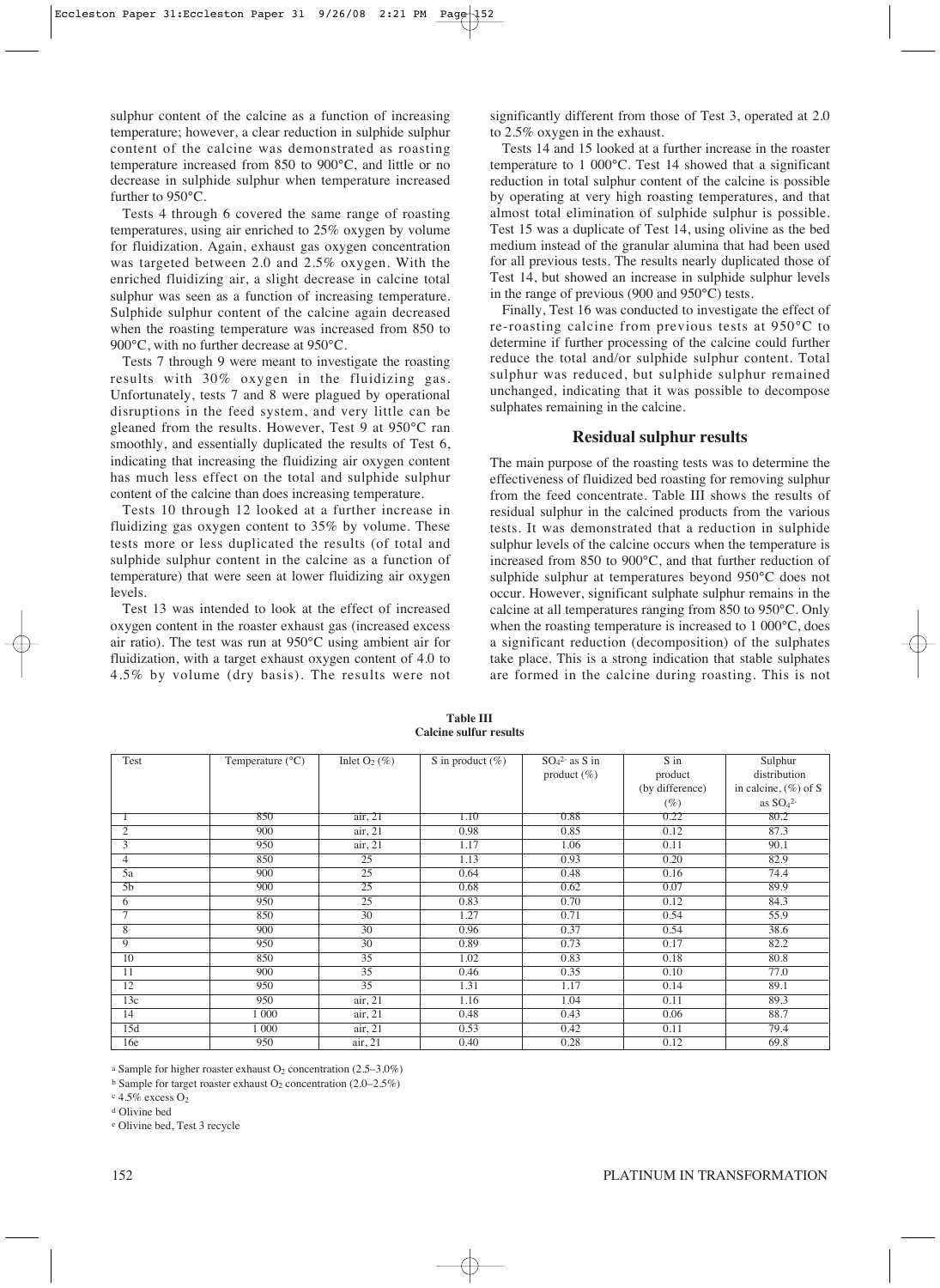altogether unexpected, given the calcium content of the feed concentrate. Calcium sulphate normally requires very high temperatures (1 000°C and greater) for decomposition under oxidizing conditions.

#### **Trace elements**

Another aspect of the test program was to investigate the fate of trace elements during roasting. Test 13 roaster products were selected to track the following trace elements: Ir, Rh, Ru, Zn, Pb, Mn, Sb, Se, Au, As, Te, Bi, and V. Test 13 represented a high temperature (950°C) roast with 21% oxygen (air composition) fluidizing air. Table IV shows the trace elements assays for Test 13. A metallurgical balance of the trace elements indicated that all of the trace elements remain with the solid products from roasting (and therefore become part of the smelting furnace feed) with the exception of selenium, for which very little was accounted for in the solid products. Arsenic accountability is notable in that it would normally be expected to volatilize under roasting conditions. However, it appears that the calcine has the capacity to absorb arsenic *in situ*. This is most likely due to the alkali content of the feed concentrate.

#### **Implications for commercial roaster design**

The results of the pilot-testing programme indicated the following basic conclusions:

- Fluidized-bed roasting is a viable route for the removal of sulphide sulphur from sulphur-bearing PGM ore concentrates processed by the ConRoast process.
- Low (approximately 0.1%) residual sulphide sulphur levels are attainable by roasting at temperatures 900°C and above without using oxygen-enriched air.
- Oxygen enrichment shows no real advantage in terms of operation or process results.
- Alkaline-earth elements present in the PGM ore concentrates may form stable sulphates, which are difficult to decompose at roasting temperatures below 1 000°C. Roasting temperatures in this range would necessitate special design of refractories, and would have implications for fuel consumption in treating a low-sulphur concentrate. Additionally, the potential for bed agglomeration and other operational problems at temperatures of 1 000°C and above would be of concern.
- Investigation of the tolerance of the smelting operation to the levels of sulphate in the roaster calcine indicated by these tests is warranted.
- Of the trace elements that were tracked, selenium was not accounted for in the solid products of the pilot unit, and may therefore require consideration in the design of commercial roaster exhaust cleaning equipment, for example in the gas-cleaning section of a sulphuric acid plant. Although arsenic appeared to be absorbed in the calcine *in situ*, it should be borne in mind that the trace elements were only investigated in one particular test of one particular concentrate, and that elements like arsenic typically end up in the gas phase of roaster systems to some level.

#### **Conclusions**

The roasting testwork clearly demonstrated that it is possible to decrease the total sulphur content of a PGM ore concentrate from 7.2% to as low as 0.3% in the cyclone product, with 0.4% as a weighted average of the cyclone and bag-house products.

#### **Acknowledgements**

The assistance of the technical staff of Hazen Research is gratefully acknowledged, along with their expertise in the operation of fluid bed pilot-plant equipment. Rodney Jones of Mintek provided much appreciated background information, knowledge of the ConRoast process, and encouragement to publish this paper. Finally, Braemore Platinum Smelters (then known as Independence Platinum), who supported this work financially, are also acknowledged and thanked.

#### **References**

- **1.** JONES, R.T. DC arc smelting of dead-roasted sulphide concentrates, *Sulphide Smelting*. Stephens R.L. and Sohn H.Y. (eds.), TMS, Seattle, 17–21 February 2002, pp. 435-456.
- **2.** JONES, R.T., BARCZA, N.A., KAIURA, G., O'CONNELL, G., and HANNAFORD, T. Treatment of metal sulphide concentrates by roasting and arc furnace reduction, US patent 6,699,302 (March 2004).

| Element | Units  | Feed | Cyclone Product | <b>Baghouse Product</b> |
|---------|--------|------|-----------------|-------------------------|
| Ir      | oz/ton | 0.11 | 0.19            | 0.14                    |
| Rh      | oz/ton | 0.24 | 0.30            | 0.27                    |
| Ru      | oz/ton | 0.39 | 0.49            | 0.44                    |
| Zn      | $\%$   | 0.27 | 0.26            | 0.32                    |
| Pb      | $\%$   | 0.01 | 0.01            | 0.01                    |
| Mn      | $\%$   | 0.09 | 0.10            | 0.09                    |
| Sb      | $\%$   | 0.00 | 0.00            | 0.00                    |
| Se      | ppm    | 34.3 | 0.0             | 5.0                     |
| Au      | ppm    | 3.6  | 3.8             | 3.0                     |
| As      | ppm    | 4.4  | 6.9             | 13.0                    |
| Te      | ppm    | 11.0 | 8.0             | 10.0                    |
| Bi      | ppm    | 0.0  | 0.0             | 0.0                     |
| V       | ppm    | 91.0 | 99.0            | 98.0                    |

**Table IV Trace element analysis of feed and products from test 13**